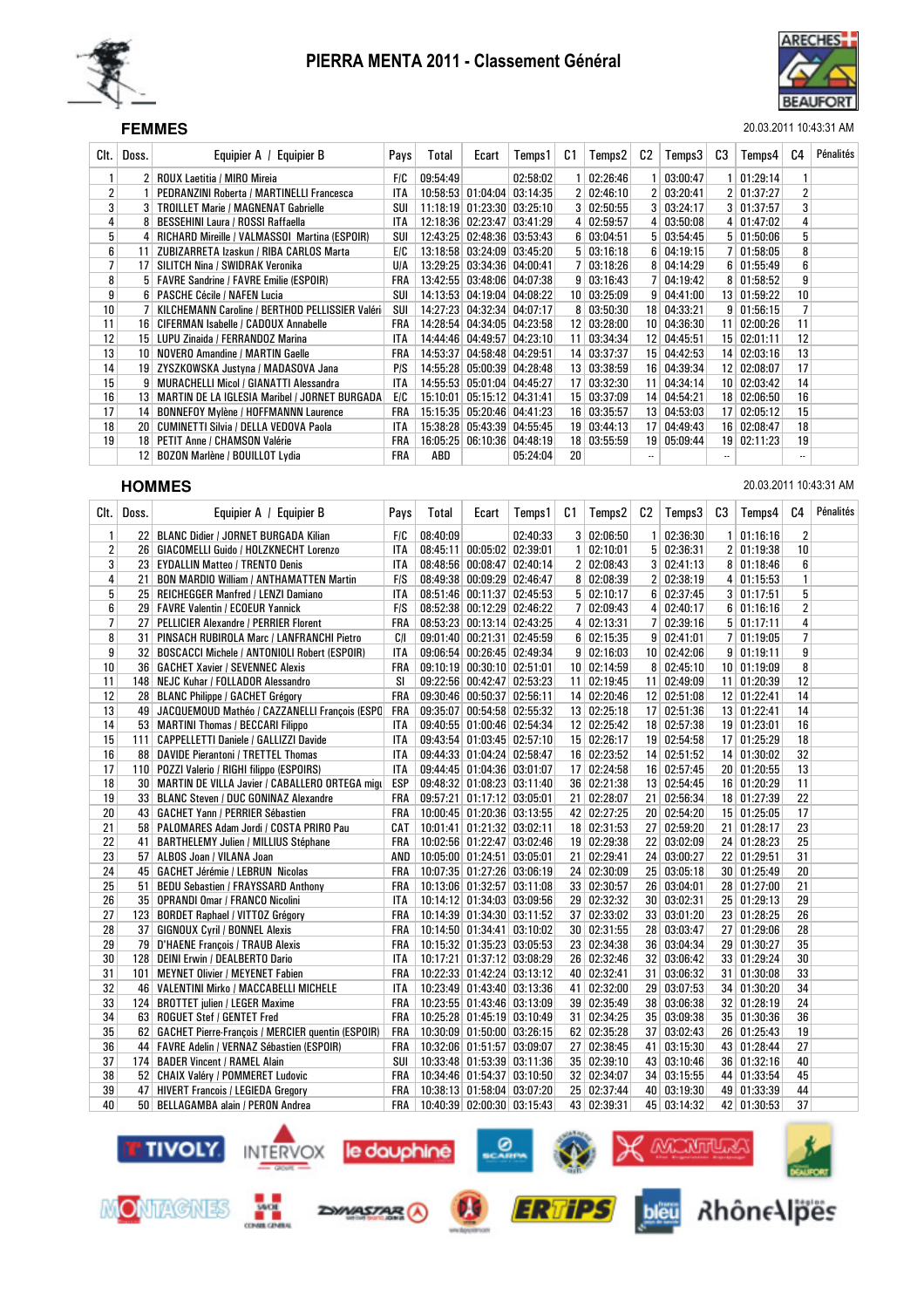



| CIt.      | Doss. | Equipier A / Equipier B                                                                     | Pays       | Total | Ecart                                                                | Temps1 | C1 | Temps2                       | C2  | Temps3                         | CЗ | Temps4                       | C4       | Pénalités    |
|-----------|-------|---------------------------------------------------------------------------------------------|------------|-------|----------------------------------------------------------------------|--------|----|------------------------------|-----|--------------------------------|----|------------------------------|----------|--------------|
| 41        | 121   | <b>COMAS Xavier / VILA Ferran</b>                                                           | AND        |       | 10:45:47 02:05:38 03:11:20                                           |        |    | 34 02:49:28                  |     | 69 03:10:51                    |    | 37   01:34:08                | 46       |              |
| 42        |       | 55 PIVANO Giuseppe / GADIN Flavio                                                           | ITA        |       | 10:46:39 02:06:30 03:16:52                                           |        |    | 44 02:39:06                  |     | 42 03:13:47                    |    | 40 01:36:54                  | 53       |              |
| 43        |       | 82   TRILER Klemen / MIKLOSA Matajz                                                         | SI         |       | 10:47:29 02:07:20 03:11:57                                           |        |    | 38 02:39:12                  |     | 44 03:16:38                    |    | 47 01:38:04                  | 62       | 00:01:38     |
| 44        |       | 102 CERAN Philippe / CHACORNAC Olivier                                                      | FRA        |       | 10:48:19 02:08:10 03:20:30                                           |        |    | $50 \mid 02:40:53$           |     | 46 03:14:31                    |    | 41 01:32:25                  | 41       |              |
| 45<br>46  |       | 140   ARVIN-BEROD Marc / RESSEGUIER Jean<br>172 CRAFFONARA Lois / DORFMANN Manfred          | FRA<br>ITA |       | 10:57:40 02:17:31 03:18:47<br>10:59:00 02:18:51 03:46:46             |        |    | 47 02:41:44<br>103 02:29:38  |     | 47 03:21:17<br>22   03:10:51   |    | 50 01:35:52<br>37 01:31:45   | 50<br>38 |              |
| 47        |       | 107   NOVERO Laurent / GEROME Yann                                                          | FRA        |       | 10:59:19 02:19:10 03:21:08                                           |        |    | 52 02:43:47                  |     | 52   03:22:10                  |    | 53 01:32:14                  | 39       |              |
| 48        |       | 40 JORIOZ Thierry / GONTHARET Gilles                                                        | FRA        |       | 11:02:43 02:22:34 03:25:06                                           |        |    | 57 02:42:00                  |     | 48 03:18:22                    |    | 48 01:37:15                  | 55       |              |
| 49        |       | 75   RODRIGUEZ BODAS Javier / FREIXINET ESPINOSA X                                          | E/C        |       | 11:05:03 02:24:54 03:17:10                                           |        |    | 45 02:43:45                  |     | 51   03:25:51                  |    | 59 01:38:17                  | 65       |              |
| 50        |       | 195 REY Ludovic / BURNET Stéphane                                                           | <b>FRA</b> |       | 11:06:27 02:26:18 03:29:08                                           |        |    | 66 02:47:36                  |     | 60 03:16:44                    |    | 46 01:32:59                  | 43       |              |
| 51        |       | 152 LOPEZ Raül / CABAL GARCIA Ignacio                                                       | ESP        |       | 11:07:35 02:27:26 03:34:39                                           |        |    | 78 02:44:52                  |     | 53 03:13:27                    |    | 39 01:34:37                  | 48       |              |
| 52        | 161   | <b>PENILLON Sebastien / MONTAGNY Sylvain</b>                                                | FRA        |       | 11:08:08 02:27:59 03:25:08                                           |        |    | 58 02:42:42                  |     | 50   03:21:47                  |    | 52 01:38:31                  | 67       |              |
| 53        | 94    | <b>OMODEI Andrea / FENAROLI Diego</b>                                                       | <b>ITA</b> |       | 11:09:09 02:29:00 03:24:59                                           |        |    | 56 02:45:01                  |     | 56 03:23:40                    |    | 54 01:35:29                  | 49       |              |
| 54        |       | 74   GASTON PUYO Alfons / SADURNI ROQUE Xavier                                              |            |       | CAT   11:13:27 02:33:18 03:18:23                                     |        |    | 46 02:42:27                  |     | 49 03:30:19                    |    | 66 01:42:18                  | 80       |              |
| 55        |       | 145   FISCHER Rene / LAINER Hans                                                            | AU         |       | 11:15:18 02:35:09 03:31:45                                           |        |    | 75 02:50:48                  |     | 72 03:15:56                    |    | 45 01:36:49                  | 51       |              |
| 56<br>57  |       | 86   WARNIER Thomas / NOBILE Pascal<br>158   POUJARNISCLE Guix Francesc / BARRIO LOPEZ Juan | FRA<br>AND |       | 11:15:47 02:35:38 03:24:17<br>11:17:00 02:36:51 03:25:13             |        |    | 53 02:47:57<br>61 02:49:17   |     | 62 03:26:22<br>66 03:24:01     |    | 61   01:37:11<br>57 01:38:29 | 54<br>66 |              |
| 58        |       | 92   PANZERA Lorenzo / TOSI Marco                                                           | ITA        |       | 11:17:19 02:37:10 03:26:54                                           |        |    | 63 02:47:12                  |     | 59 03:26:20                    |    | 60 01:36:53                  | 52       |              |
| 59        |       | 60   GRENAT Raphaël / DI-TUCCI Vittorio                                                     | FRA        |       | $11:18:04$ 02:37:55 03:30:33                                         |        |    | 71 02:49:17                  |     | 66 03:23:43                    |    | 55 01:34:31                  | 47       |              |
| 60        |       | 104   PERRET Fred / LACHAUX Francois                                                        | FRA        |       | 11:20:46   02:40:37   03:29:58                                       |        |    | 68 02:49:20                  |     | 68 03:21:46                    |    | 51 01:39:42                  | 73       |              |
| 61        | 81    | PICHOL-THIEVEND Fabien / THABUIS Fabien                                                     |            |       | FRA   11:21:35 02:41:26 03:30:27                                     |        |    | 70 02:49:02                  |     | 65 03:23:56                    |    | 56 01:38:10                  | 63       |              |
| 62        |       | 120   TURNE JOAN / GUILLAMO Xavier                                                          |            |       | AND 11:23:38 02:43:29 03:25:09                                       |        |    | 59 02:44:58                  |     | 55 03:36:06                    |    | 73 01:37:25                  | 56       |              |
| 63        |       | 138   BONDIOLI Marzio / BERNINI Angelo                                                      | ITA        |       | 11:25:25 02:45:16 03:30:54                                           |        |    | 74 02:47:39                  |     | 61 03:29:26                    |    | 63 01:37:26                  | 57       |              |
| 64        | 181   | <b>MARQUET Christophe / CART Julien</b>                                                     | FRA        |       | 11:27:22 02:47:13 03:32:15                                           |        |    | 76 02:52:49                  |     | 75 03:24:42                    |    | 58 01:37:36                  | 59       |              |
| 65        |       | 59 GERARD sébastien / CROISET Yann                                                          | FRA        |       | 11:27:36 02:47:27 03:34:53                                           |        |    | 79 02:48:29                  |     | 64 03:26:24                    |    | 62 01:37:50                  | 60       |              |
| 66        |       | 76   REINER Thoni / MINIFIE James                                                           |            |       | CAN   11:30:49 02:50:40 03:24:32                                     |        |    | 54 02:50:20                  |     | 71 03:43:03                    |    | 80 01:32:54                  | 42       |              |
| 67        |       | 198   BOISIER Adrien / BRUNET Eric                                                          | FRA        |       | 11:31:06 02:50:57 03:29:49                                           |        |    | 67 02:48:17                  |     | 63 03:34:03                    |    | 70 01:38:57                  | 71       |              |
| 68<br>69  |       | 188 COPIN Laurent / DALBAN MOREYNAS Clovis<br>91   MORGAN Jon / BARDSLEY Ben                | FRA        |       | 11:33:02 02:52:53 03:27:31<br>ENG   11:34:44 02:54:35 03:30:47       |        |    | 64 02:50:19<br>73 02:55:41   |     | 70 03:33:59<br>83 03:29:41     |    | 69 01:41:13<br>65 01:38:35   | 76<br>69 |              |
| 70        | 77    | <b>MERGUERON Lionel / TROUSSEL Antoine</b>                                                  |            |       | FRA   11:35:21 02:55:12 03:33:15                                     |        |    | 77 02:54:27                  |     | 81 03:29:27                    |    | 64 01:38:12                  | 64       |              |
| 71        |       | 119   GROSSRIEDER Olivier / GOLAY Florian                                                   | SUI        |       | 11:38:42 02:58:33 03:30:25                                           |        |    | 69 02:53:14                  |     | 78 03:37:13                    |    | 74 01:37:50                  | 60       |              |
| 72        |       | 65   PROTTI Andrea / CALZOLARI Nicola                                                       | ITA        |       | 11:42:47 03:02:38 03:36:36                                           |        |    | 81 02:54:06                  |     | 80 03:33:17                    |    | 68 01:38:48                  | 70       |              |
| 73        | 141   | NIL CARDONA Coll / VILANA GONZALES Albert                                                   |            |       | CAT   11:43:19 03:03:10 03:25:09                                     |        |    | 59 02:46:48                  |     | 58 03:37:14                    |    | 75 01:54:08                  | 136      |              |
| 74        |       | 84   MALAISE FLORENT / CORNU Christophe                                                     | FRA        |       | 11:44:39 03:04:30 03:43:19                                           |        |    | 95   02:51:13                |     | 73 03:30:45                    |    | 67 01:39:22                  | 72       |              |
| 75        |       | 112 CINESI Michel / MIGLIORATI Marco                                                        | <b>ITA</b> |       | 11:51:44 03:11:35 03:37:18                                           |        |    | 82 02:52:52                  |     | 77 03:39:51                    |    | 76 01:41:43                  | 78       |              |
| 76        |       | 185   BERNARDI Germano / CALIMODIO Luca                                                     | <b>ITA</b> |       | 11:54:03 03:13:54 03:40:13                                           |        |    | 90   02:52:31                |     | 74 03:40:38                    |    | 77 01:40:41                  | 75       |              |
| 77        |       | 133   MAGISSON Nicolas / SYLVESTRE Xavier                                                   |            |       | FRA   11:56:24 03:16:15 03:30:37                                     |        |    | 72 02:52:50                  |     | 76 03:46:51                    |    | 87 01:46:06                  | 95       |              |
| 78<br>79  | 191   | 38   VENDRELL Joan Maria / GUILERA Robert<br><b>ROMANET Pierre / BRIOT Emmanuel</b>         |            |       | CAT   11:57:58 03:17:49 03:38:02<br>FRA   11:59:11 03:19:02 03:35:46 |        |    | 83 02:58:13<br>80   02:57:09 |     | 88 03:35:32<br>85 03:44:46     |    | 72 01:46:11<br>83 01:41:30   | 96<br>77 |              |
| 80        |       | 118 BUSSARD Stéphane / FRAGNIERE Vincent                                                    | SUI        |       | 12:01:26 03:21:17 03:44:04                                           |        |    | 97 02:57:21                  |     | 87 03:41:28                    |    | 79 01:38:33                  | 68       |              |
| 81        |       | 165 CIREY Guy / MOALIC Ronan                                                                | FRA        |       | 12:06:50 03:26:41 03:38:21                                           |        |    | 84 03:00:49                  |     | 100 03:43:05                   |    | 81 01:44:35                  | 87       |              |
| 82        |       | 56 BIDESE ROBERTO / MARTINI MASSIMO                                                         | <b>ITA</b> |       | 12:08:30 03:28:21 03:42:03                                           |        |    | 94   02:58:59                |     | 92 03:44:20                    |    | $82 \mid 01:43:08$           | 82       |              |
| 83        | 61    | CAPDEVILA Xavier / PALACIO SANZ Jorge                                                       |            |       | AND   12:09:52 03:29:43 03:44:08                                     |        |    | 98 02:59:50                  |     | 96 03:41:26                    |    | 78 01:44:28                  | 86       |              |
| 84        |       | 39 CAMANDONA Marco / GIOVANNETTO Nadir                                                      | ITA        |       | 12:10:16 03:30:07 03:38:48                                           |        |    | 87 02:53:36                  |     | 79 03:52:51                    |    | 95   01:45:01                | 91       |              |
| 85        |       | 72   GACHET René / GACHET Arnaud                                                            |            |       | FRA 12:10:36 03:30:27 03:38:27                                       |        |    | 86 02:55:53                  |     | 84 03:52:32                    |    | 93 01:43:44                  | 84       |              |
| 86        |       | 78 TRESIDDER ES / BRIGAUD Thomas   A/F   12:13:43 03:33:34 03:57:20                         |            |       |                                                                      |        |    |                              |     | 124 03:00:56 101 03:34:58      |    | 71 01:40:29                  | 74       |              |
| 87        |       | 115   FIORI Andrea / MACCHETTO NICOLA                                                       | ITA        |       | 12:14:07 03:33:58 03:44:33                                           |        |    | 99   02:59:01                |     | 93 03:45:44                    |    | 85 01:44:49                  | 88       |              |
| 88<br>89  |       | 103 LUCIANAZ Herve / GAIDET Eric                                                            | FRA        |       | 12:17:15 03:37:06 03:41:05                                           |        |    | 93 02:55:30<br>85 03:02:16   |     | 82 03:55:40                    |    | 97 01:45:00<br>96 01:45:47   | 90<br>93 |              |
| 90        | 131   | 108 DURAND Denis / HENAFF Vincent<br><b>BOCHUD Gérard / CHARRIERE Nicolas</b>               | FRA<br>SUI |       | 12:20:24 03:40:15 03:38:23<br>12:21:08 03:40:59 03:39:29             |        |    | 89 03:01:56                  |     | 106 03:53:58<br>104   03:51:11 |    | 92 01:48:32                  | 102      |              |
| 91        |       | 99 PECHBERTY Laurent / ALIEU Alain                                                          |            |       | FRA   12:22:22 03:42:13 03:48:07                                     |        |    | 104 02:58:55                 |     | 91 03:48:20                    |    | 88 01:47:00                  | 98       |              |
| 92        |       | 196   PORRET gregory / CHENEVAL Raphael                                                     | FRA        |       | 12:23:11 03:43:02 03:51:39                                           |        |    | 111 03:01:13                 |     | 102 03:45:23                   |    | 84 01:44:56                  | 89       |              |
| 93        |       | 206 ZIJP David / BUSCH Nicolas                                                              | FRA        |       | 12:24:05 03:43:56 03:49:58                                           |        |    | $107$ 03:00:16               |     | 99 03:51:04                    |    | 91 01:42:47                  | 81       |              |
| 94        |       | 127 COUSIN Stephane / VALLIER Sebastien                                                     | FRA        |       | 12:25:59 03:45:50 03:49:55                                           |        |    | 106 03:05:40                 |     | 109 03:48:22                   |    | 89 01:42:02                  | 79       |              |
| 95        |       | 66 BALEN TOLOSA Arregi / AITOR OTXOA Biain                                                  | EUS        |       | 12:29:57 03:49:48 03:44:38                                           |        |    | 100 03:02:05                 |     | 105 03:57:34                   |    | 100 01:45:40                 | 92       |              |
| 96        |       | 54   KALOGEROPOULOS Gregoris / KOSTOPOULOS Nikos                                            |            |       | GRE   12:31:02 03:50:53 03:40:34                                     |        |    | 91 02:59:43                  |     | 94 04:00:50                    |    | 105 01:49:55                 | 108      |              |
| 97        | 177   | <b>BRUNET Raphael / POCHAT Joseph</b>                                                       | FRA        |       | 12:35:45 03:55:36 03:48:18                                           |        |    | 105   03:07:12               |     | $115$ 03:56:01                 |    | 98 01:44:14                  | 85       |              |
| 98        |       | 162 CONSTANT Frederic / PELONG Bruno                                                        |            |       | FRA 12:38:05 03:57:56 03:46:21                                       |        |    | $101$ 02:58:13               |     | 88 04:04:38                    |    | 110 01:48:53                 | 106      |              |
| 99<br>100 |       | 116 CERRO AMORES Jordi / ALBOS CAVALIERE David<br>98   BEVOLO Claudio / TURINI riccardo     |            |       | AND   12:40:04 03:59:55 03:40:56<br>12:42:40 04:02:31 03:55:43       |        |    | 92 03:14:18<br>120 03:09:10  |     | 130 03:51:34<br>124 03:49:50   |    | 94 01:52:12<br>90   01:47:57 | 100      | 117 00:01:04 |
| 101       |       | 201   MARULLAZ Olivier / TAGAND Fabien                                                      | ITA<br>FRA |       | 12:43:17 04:03:08 03:54:09                                           |        |    | $118$ 03:01:19               |     | 103 03:57:35                   |    | 101   01:50:14               | 110      |              |
| 102       |       | 96   CAETANO Nuno / RAVANEL Gerald                                                          |            |       | POR   12:52:11 04:12:02 04:12:37                                     |        |    | 148 02:59:44                 |     | 95 03:56:13                    |    | 99 01:43:37                  | 83       |              |
| 103       |       | 197 MUNIER Joan / JACQUEMOUD Clément                                                        | FRA        |       | 12:57:57 04:17:48 03:56:36                                           |        |    | 122 03:08:41                 | 121 | 04:04:47                       |    | 111 01:47:53                 | 99       |              |
| 104       | 122   | JACQUIER Guillaume / MUGNIER Loïc                                                           | FRA        |       | 12:58:23 04:18:14 03:53:28                                           |        |    | 116 03:07:53                 |     | 120 04:06:10                   |    | 112 01:50:52                 | 112      |              |
| 105       |       | 193 ROMAIN Gilles / BUROU Norbert                                                           | FRA        |       | 12:59:41 04:19:32 03:43:42                                           |        |    | 96 03:25:41                  |     | 153 04:04:29                   |    | 109 01:45:49                 | 94       |              |
| 106       | 71    | FILLIEZ Nicolas / BALDUCHELLI Yan                                                           | SUI        |       | 12:59:45 04:19:36 03:51:51                                           |        |    | 112 03:15:46                 |     | 134   04:03:53                 |    | 108 01:48:15                 | 101      |              |

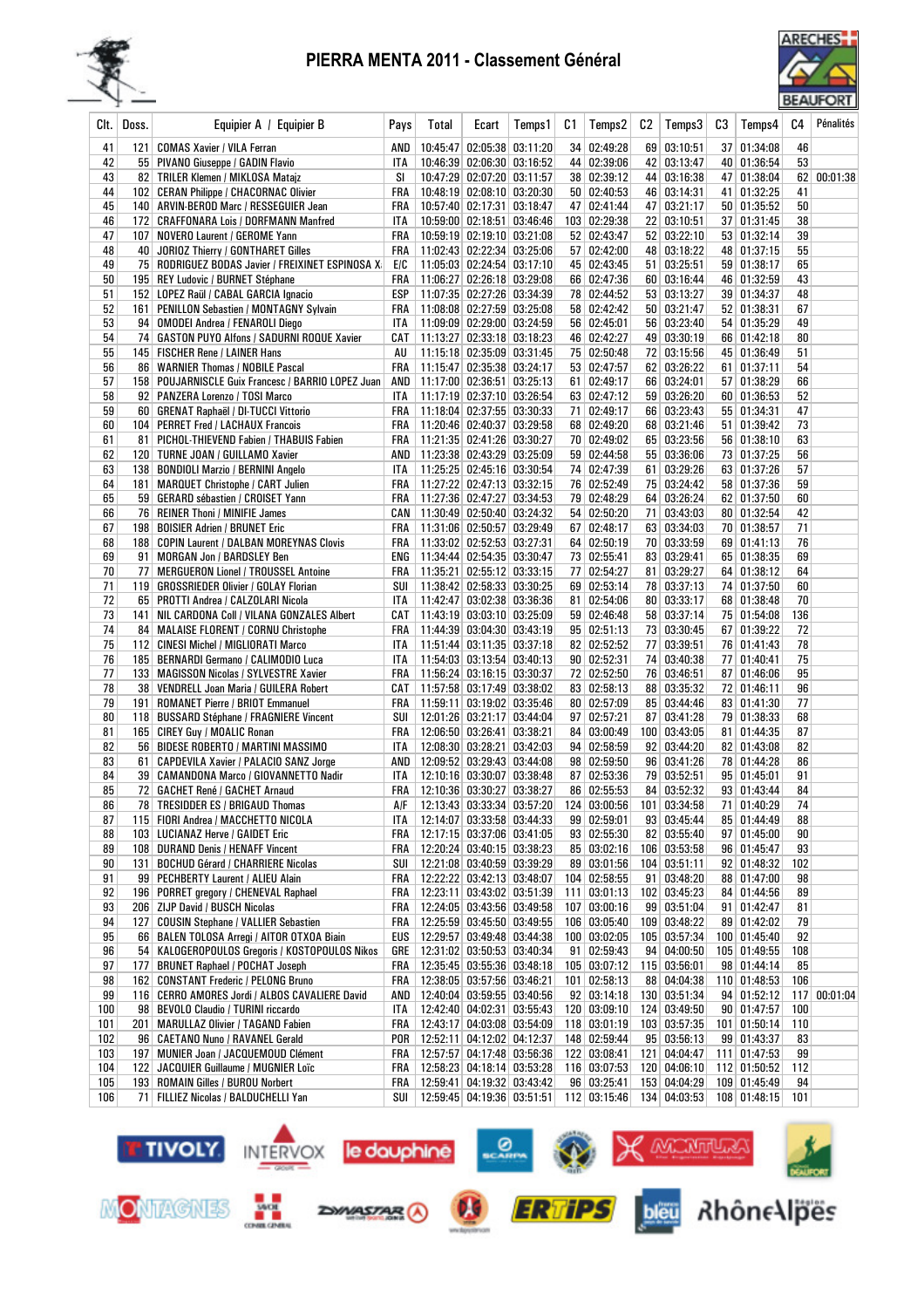



| Clt.       | Doss. | Equipier A / Equipier B                                                                 | Pays         | Total | Ecart                                                    | Temps 1  | C1  | Temps2                       | C2        | Temps3                       | C3                       | Temps4                       | C4              | Pénalités |
|------------|-------|-----------------------------------------------------------------------------------------|--------------|-------|----------------------------------------------------------|----------|-----|------------------------------|-----------|------------------------------|--------------------------|------------------------------|-----------------|-----------|
| 107        |       | 114   PELTIER Fabien / PORTES Nicolas                                                   | FRA          |       | 13:00:35 04:20:26 04:02:19                               |          |     | 135 03:07:17                 |           | 117 03:57:40                 |                          | 102 01:53:19                 | 129             |           |
| 108        |       | 106   KILARSKI Marek / GOMOLA Adam                                                      | POL          |       | 13:00:51 04:20:42 04:00:14                               |          |     | 131 03:09:43                 |           | 125 04:01:55                 |                          | 106 01:48:59                 | 107             |           |
| 109        |       | 159   GABIOUD Jules-Henri / TISSIERES Daniel                                            | SUI          |       | 13:02:04 04:21:55 04:20:52                               |          |     | 157 03:02:48                 |           | 107 03:46:28                 |                          | 86 01:51:56                  | 115             |           |
| 110        |       | 178   MOUGEL Denis / GIRODON Nicolas                                                    | FRA          |       | 13:02:06 04:21:57 03:53:06                               |          |     | 115 03:17:34                 |           | 139 03:59:04                 |                          | 103 01:52:22                 | 120             |           |
| 111        |       | 192 BASTIDE Alain / ROBIN Jean-Marc                                                     | FRA          |       | 13:02:45 04:22:36 03:54:11                               |          |     | 119 03:07:14                 |           | 116 04:10:31                 |                          | 119 01:50:49                 | 111             |           |
| 112        |       | 175   BETTEGA Federico / FULVIO Giovannini                                              | ITA          |       | 13:06:29 04:26:20 04:03:51                               |          |     | 139 03:04:55                 |           | 108 04:09:02                 |                          | 116 01:48:41                 | 103             |           |
| 113        | 171   | <b>DELOBEL Denis / MANUS Ambrose</b>                                                    | FRA          |       | 13:07:33 04:27:24 03:55:43                               |          |     | 120 03:15:09                 |           | 131 04:02:42                 |                          | 107 01:53:59                 | 133             |           |
| 114<br>115 |       | 130   GEHANT Eric / KREBS Thomas                                                        | FRA          |       | 13:10:17 04:30:08 03:53:52                               |          |     | 117 03:06:57<br>123 03:13:30 |           | 113 04:16:13<br>129 04:07:10 |                          | 128 01:53:15                 | 127<br>131      |           |
| 116        |       | 186   BERNARD Guillaume / PAOLI Jean-Christophe<br>182 DEPRE Laurent / ANCEY Pascal     | FRA<br>FRA   |       | 13:11:22 04:31:13 03:56:53<br>13:12:04 04:31:55 03:51:18 |          |     | 109 03:06:53                 |           | 112 04:21:37                 |                          | 113 01:53:49<br>132 01:52:16 | 118             |           |
| 117        |       | 199 SIERRO Jean-Frédéric / GUILHAUME Nicolas                                            | SUI          |       | 13:13:08 04:32:59 03:59:13                               |          |     | 128 03:12:03                 |           | 127 04:10:11                 |                          | 118 01:51:41                 | 114             |           |
| 118        |       | 68 PERREARD XAVIER / BALTASSAT YVAN                                                     | FRA          |       | 13:13:41 04:33:32 04:10:40                               |          |     | 147 03:12:42                 |           | 128 04:00:19                 |                          | 104 01:50:00                 | 109             |           |
| 119        |       | 134   SALVI philippe / KORNACKER Olivier                                                | FRA          |       | 13:14:17 04:34:08 04:01:46                               |          |     | 133 03:07:29                 |           | 118 04:10:36                 |                          | 120 01:54:26                 | 137             |           |
| 120        |       | 89 WIKI Fabien / CLEMENT Robert                                                         | FRA          |       | 13:14:59 04:34:50 04:02:48                               |          | 137 | 03:08:56                     |           | 122 04:16:44                 |                          | 130 01:46:31                 | 97              |           |
| 121        |       | 135   MARTINEZ DE ALBORNOZ Juan / SARASOLA Joseba                                       | ESP          |       | 13:16:26 04:36:17 03:57:33                               |          |     | 125 03:09:02                 |           | 123 04:15:45                 |                          | 126 01:54:06                 | 135             |           |
| 122        |       | 155   ABOULIKAM Yannick / PELLOUX Eric                                                  | FRA          |       | 13:16:33 04:36:24 04:03:32                               |          |     | 138 03:11:18                 |           | 126 04:08:30                 |                          | 114 01:53:13                 | 125             |           |
| 123        |       | 176 DARBELLAY Alain / MEUNIER David                                                     | SUI          |       | 13:16:41 04:36:32 03:46:37                               |          |     | 102 03:00:05                 |           | 98 04:52:27                  |                          | 152 01:37:32                 | 58              |           |
| 124        |       | 144   MATHEL Pierre / VEUGLE Daniel                                                     | FRA          |       | 13:17:37 04:37:28 04:02:37                               |          |     | 136 03:06:30                 |           | 111 04:14:40                 |                          | 123 01:53:50                 | 132             |           |
| 125        |       | 67 ACS Grégory / GOUTARD Franck                                                         | FRA          |       | 13:22:01 04:41:52 03:51:19<br>13:22:38 04:42:29 04:00:26 |          |     | 110 03:07:29                 |           | 118 04:34:22                 |                          | 139 01:48:51                 | 104             |           |
| 126<br>127 |       | 137 DE PODESTA Gianni / DE PODESTA Davide<br>187   BOUZON Lionel / CHAVANNE Joris       | ITA<br>FRA   |       | 13:23:31 04:43:22 03:52:50                               |          |     | 132 03:16:30<br>114 03:05:54 |           | 135 04:13:08<br>110 04:32:11 |                          | 122 01:52:34<br>138 01:52:36 | 122<br>123      |           |
| 128        |       | 184   LAZZARONI Fabien / DJENDEREDJIAN Stéphane                                         | FRA          |       | 13:24:13 04:44:04 04:01:47                               |          |     | 134 03:07:03                 |           | 114 04:22:07                 |                          | 133 01:53:16                 | 128             |           |
| 129        |       | 126   GARNIER Philippe / CHAMPLY Frederic                                               | FRA          |       | 13:25:28 04:45:19 04:07:06                               |          |     | 143 03:16:36                 |           | 136 04:08:32                 |                          | 115 01:53:14                 | 126             |           |
| 130        |       | 164   FAVRE Sébastien / SCHUWEY Philippe                                                | SUI          |       | 13:29:39 04:49:30 04:04:55                               |          |     | 141 03:15:19                 |           | 132 04:16:20                 |                          | 129 01:53:05                 | 124             |           |
| 131        |       | 156   FRIONNET Michel / RIGAUD Daniel                                                   | FRA          |       | 13:31:21 04:51:12 04:07:01                               |          |     | 142 03:20:21                 |           | 144 04:15:07                 |                          | 124 01:48:52                 | 105             |           |
| 132        |       | 173   WILLAY Philippe / BOROT Gilbert                                                   | FRA          |       | 13:33:18 04:53:09 03:58:46                               |          |     | 127 03:21:23                 |           | 148 04:15:37                 |                          | 125 01:57:32                 | 142             |           |
| 133        |       | 202 RICHARD Franck / MICHAUD Olivier                                                    | FRA          |       | 13:41:25 05:01:16 04:20:45                               |          |     | 154 03:18:32                 |           | 143 04:10:10                 |                          | 117 01:51:58                 | 116             |           |
| 134        |       | 129   QUIM XIFRE Teixidor / ALSINA AYTER Jordi                                          | CAT          |       | 13:46:19 05:06:10 04:18:30                               |          |     | 153 03:17:39                 |           | 141 04:16:05                 |                          | 127 01:54:05                 | 134             |           |
| 135        |       | 100   DALBARD Oscar / PUSCEDDU Alessandro                                               | ITA          |       | 13:46:22 05:06:13 04:16:13                               |          |     | 151 03:23:34                 |           | 149 04:11:39                 |                          | 121 01:54:56                 | 138             |           |
| 136        |       | 160 ROOS Fabrice / MAYER Olivier                                                        | FRA          |       | 13:47:15 05:07:06 03:58:28                               |          |     | 126 03:17:38                 |           | 140 04:29:11                 |                          | 136 02:01:58                 | 152             |           |
| 137        |       | 150 ROUDIERE matthieu / VIGNES pierre                                                   | FRA          |       | 13:52:48 05:12:39 03:59:44                               |          |     | 129 03:20:40                 |           | 146 04:40:06                 |                          | 142 01:52:18                 | 119             |           |
| 138<br>139 |       | 167   WOEHRLING Yann / BLANC Sebastien<br>166   MARET Jean-Sébastien / GFELLER Jean-Luc | FRA<br>SUI   |       | 13:54:05 05:13:56 04:09:33<br>13:58:02 05:17:53 04:29:46 |          |     | 146 03:20:41<br>163 03:17:21 |           | 147 04:26:43<br>137 04:18:31 |                          | 134 01:57:08<br>131 01:52:24 | 141<br>121      |           |
| 140        |       | 204 GENDRE Steve / HOCHMANN Marc                                                        | FRA          |       | 14:00:17 05:20:08 04:04:26                               |          |     | 140 03:18:03                 |           | 142 04:46:21                 |                          | 147 01:51:27                 | 113             |           |
| 141        |       | 48 PIVA Paolo / FERRARIS Giovanni                                                       | ITA          |       | 14:00:24 05:20:15 04:15:28                               |          |     | 150 03:20:35                 |           | 145 04:28:35                 |                          | 135 01:55:46                 | 139             |           |
| 142        |       | 73   AMIEZ Stéphane / LOCATELLI Eric                                                    | FRA          |       | 14:01:52 05:21:43 04:00:11                               |          |     | 130 03:15:45                 |           | 133 04:44:32                 |                          | 144 02:01:24                 | 149             |           |
| 143        |       | 90   BONNIER Aymeric / BOURIN Nicolas                                                   | FRA          |       | 14:12:22 05:32:13 04:20:49                               |          |     | 155 03:28:52                 |           | 155 04:29:15                 |                          | 137 01:53:26                 | 130             |           |
| 144        |       | 180   PIERREL Christophe / TOUSSAINT Florent                                            | FRA          |       | 14:16:17 05:36:08 04:09:21                               |          |     | 145 03:29:15                 |           | 156 04:39:13                 |                          | 140 01:58:28                 | 144             |           |
| 145        |       | 169 LILLE Frederic / CASTILLON Michel                                                   | FRA          |       | 14:21:21 05:41:12 04:07:44                               |          |     | 144 03:27:13                 |           | 154 04:46:15                 |                          | 146 02:00:09                 | 146             |           |
| 146        |       | 125   BOCHUD Alain / BUCHS Jean Marc                                                    | SUI          |       | 14:29:08 05:48:59 04:16:52                               |          |     | 152 03:23:35                 |           | 150 04:48:36                 |                          | 148 02:00:05                 | 145             |           |
| 147        |       | 87   THOMI Michael / KNOPFLI Damien                                                     | SUI          |       | 14:36:18 05:56:09 04:23:05                               |          |     | 160 03:24:07                 |           | 151 04:52:42                 |                          | 154 01:56:24                 | 140             |           |
| 148        |       | 97   BALET Manel / LLOBERA Josep                                                        | CAT          |       | 14:36:59 05:56:50 04:20:49                               |          |     | 155 03:29:19                 |           | 157 04:43:43                 |                          | 143 02:03:08                 | 153             |           |
| 149<br>150 |       | 143 BRYDNIAK Thierry / FRASSINETTI Eric                                                 | FRA<br>ITA   |       | 14:38:09 05:58:00 04:15:25<br>14:51:25 06:11:16 04:37:34 |          |     | 149 03:30:06<br>170 03:35:41 |           | 158 04:51:43<br>164 04:40:01 |                          | 151 02:00:55<br>141 01:58:09 | 148<br>143      |           |
| 151        |       | 168   FRUTAZ Luca / PROT Roberto<br>200 LEFORESTIER dominique / TRAVERSAZ Patrick       | FRA          |       | 14:53:31 06:13:22 04:26:03                               |          |     | 162 03:33:16                 |           | 160 04:52:30                 |                          | 153 02:01:42                 | 151             |           |
| 152        |       | 153 AUBONNET Christophe / BLOEM Xavier                                                  | FRA          |       | 14:59:41 06:19:32 04:38:19                               |          |     | 171 03:34:31                 |           | 163 04:45:13                 |                          | 145 02:01:38                 | 150             |           |
| 153        |       | 179   PRIEUR Stanislas / DOIX Anaïs                                                     |              |       | FRA   14:59:58 06:19:49 04:21:07                         |          |     | 158 03:35:47                 |           | 165 04:53:35                 |                          | 155 02:09:29                 | 159             |           |
| 154        |       | 170   MALLINJOUD Philippe / REY Stéphane                                                |              |       | FRA   15:00:37 06:20:28 04:31:04                         |          |     | 165 03:34:07                 |           | 162 04:51:16                 |                          | 150 02:04:10                 | 156             |           |
| 155        |       | 194 MERRANT Jean-Yves / MOREL Antony                                                    |              |       | FRA   15:00:38 06:20:29 04:31:05                         |          |     | 166 03:33:17                 |           | 161 04:55:51                 |                          | 156 02:00:25                 | 147             |           |
| 156        |       | 207 JEANMONNOT Philippe / LAVY Gael                                                     | FRA          |       | 15:00:59 06:20:50 04:30:55                               |          |     | 164 03:36:20                 |           | 166 04:49:48                 |                          | 149 02:03:56                 | 155             |           |
| 157        |       | 70   GAIDA Marco / MIGLIETTA Marco                                                      | ITA          |       | 15:08:39 06:28:30 04:36:28                               |          |     | 168 03:32:51                 |           | 159 04:55:55                 |                          | 157 02:03:25                 | 154             |           |
| 158        |       | 149 GATTONE Sylvain / CHABOUD Stephane                                                  | FRA          |       | 15:28:36 06:48:27 04:32:43                               |          |     | 167 03:47:37                 |           | 168 05:02:53                 |                          | 158 02:05:23                 | 157             |           |
| 159        |       | 113 DEVOS Laurent / FERVENTIN Stéphane                                                  | FRA          |       | 15:33:37 06:53:28 04:36:51                               |          |     | 169 03:40:41                 |           | 167 05:09:09                 |                          | 159 02:06:56                 | 158             |           |
| 160        |       | 136 MINA Javier / JOKIN Andueza                                                         | ESP          |       | 16:03:23 07:23:14 04:42:29                               |          |     | 172 03:47:38                 |           | 169 05:23:41                 |                          | 161 02:09:35                 | 160             |           |
| 161        |       | 189 ROSAZ Marc / HEDRICH Charles<br>34 SBALBY Tony / FRIELD Mair                        | FRA  <br>F/I | ABD   | 16:15:19 07:35:10 04:56:36                               | 03:03:52 |     | 173 03:55:03<br>20 02:24:48  | 15        | 170 05:09:37                 | $\overline{\phantom{a}}$ | 160 02:14:03                 | 161<br>$\ldots$ |           |
|            |       | 42 THEUX Marcel / MICHAUD Randy (ESPOIR)                                                | SUI          | ABD   |                                                          | 03:18:47 | 47  |                              | $\ldots$  |                              |                          |                              | $\ddotsc$       |           |
|            |       | 64 RUFFIEUX Samuel / VONLANTHEN David                                                   | SUI          | ABD   |                                                          | 03:24:36 |     | 55 02:58:37                  | 171       |                              |                          |                              | $\ldots$        |           |
|            |       | 69 MONTI LUCA / NAUDIN Fabio                                                            | ITA          | ABD   |                                                          | 05:07:47 | 174 |                              | $\ddotsc$ |                              |                          |                              | $\ddotsc$       |           |
|            |       | 80 ROMERI michele / RAMPONI Tiziano                                                     | ITA          | ABD   |                                                          | 03:50:59 |     | 108 02:59:50                 | 96        |                              |                          |                              | $\ddotsc$       |           |
|            |       | 85   LANZI Giuseppe / COLOMBINI Giorgio                                                 | ITA          | ABD   |                                                          | 03:28:18 | 65  |                              |           |                              |                          |                              | $\ddotsc$       |           |
|            |       | 105   PELEGRINA LOPEZ Manuel / JESUS MARCH Armand                                       | AND          | ABD   |                                                          | 03:09:53 |     | 28 02:37:43                  | 39        |                              |                          |                              | $\ddotsc$       |           |
|            |       | 109   WOZNICA Julien / FALTIN daniel                                                    | FRA          | ABD   |                                                          | 05:14:24 | 174 |                              | $\ddotsc$ |                              |                          |                              | $\ddotsc$       |           |
|            |       | 117 BONNETON Guillaume / CANTEGREL Benjamin                                             | FRA          | ABD   |                                                          | 03:39:18 |     | 88   02:57:18                | 86        |                              |                          |                              | $\ldots$        |           |
|            |       | 132 BIANCO Alessandro / BOBBA Paolo                                                     | ITA          | ABD   |                                                          | 05:19:05 | 174 |                              |           |                              | $\ldots$                 |                              | $\ldots$        |           |
|            |       | 142 RUFFINO Domenico / RIVA Diego                                                       | <b>ITA</b>   | ABD   |                                                          | 05:07:56 | 174 |                              | $\ldots$  |                              | $\cdots$                 |                              | $\ddotsc$       |           |

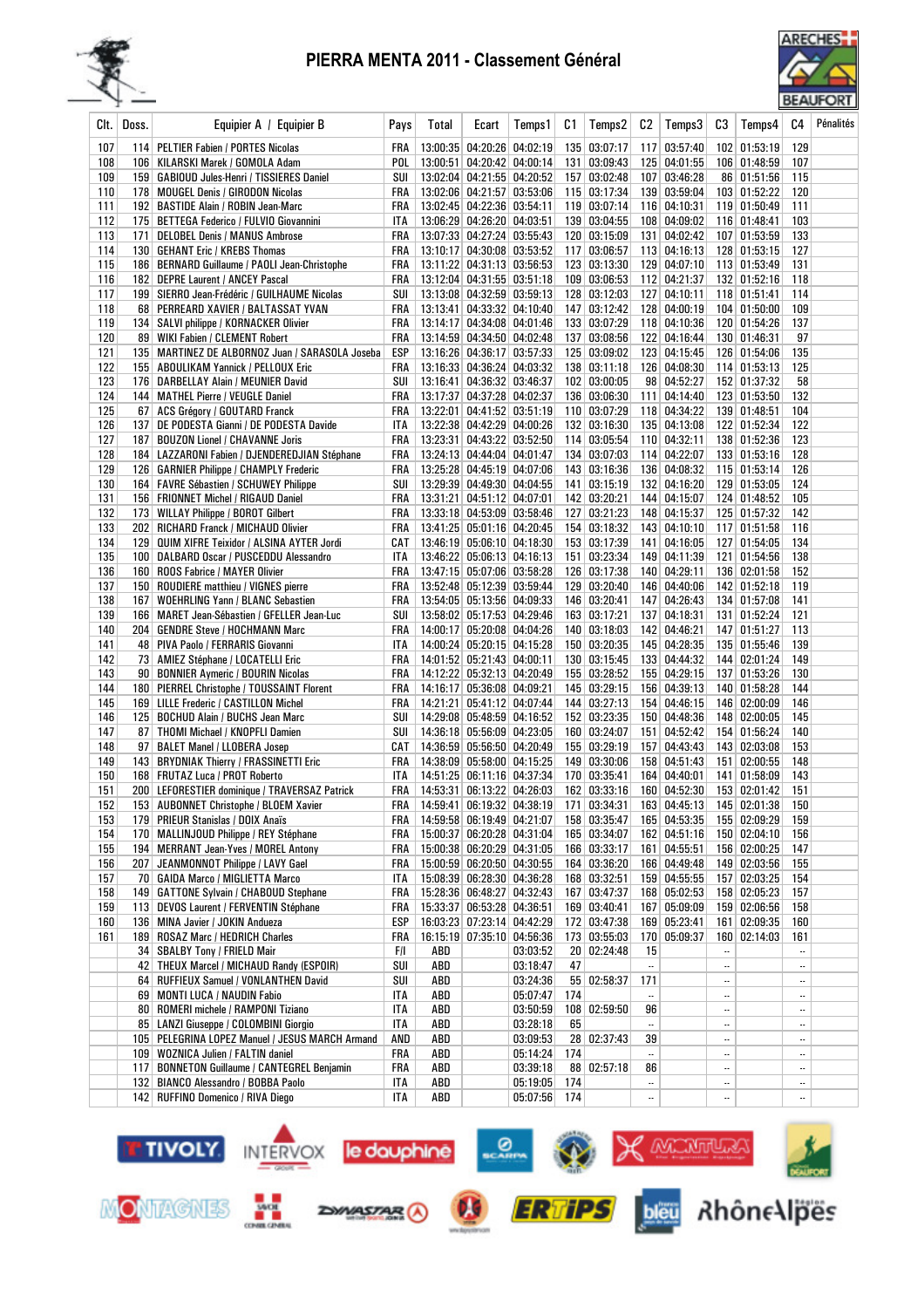



| Clt. | Doss.            | Equipier A / Equipier B                     | Pays       | Total | Ecart | Temps 1  | C1                       | Temps2        | C2  | Temps3 | C3                       | Temps4 | C4                       | Pénalités |
|------|------------------|---------------------------------------------|------------|-------|-------|----------|--------------------------|---------------|-----|--------|--------------------------|--------|--------------------------|-----------|
|      |                  | 146   ILARREGUI Fermin / GOIKOETXEA Juanio  | ESP        | ABD   |       | 04:22:01 | 159 <sup>1</sup>         | 03:25:08      | 152 |        | $\ddotsc$                |        | $\overline{\phantom{a}}$ |           |
|      | 147              | SCANDROGLIO Lorenzo / MUSIALOWSKI Piotr     | <b>ITA</b> | ABD   |       | 04:23:57 |                          | 161 03:17:24  | 138 |        | $\overline{\phantom{a}}$ |        | $\overline{\phantom{a}}$ |           |
|      |                  | 154   FARQUET François / DARBELLAY François | SUI        | ABD   |       | 03:52:26 |                          | 113 02:58:52  | 90  |        | $\overline{\phantom{a}}$ |        | $\overline{\phantom{a}}$ |           |
|      | 157 <sup>1</sup> | <b>PHILIPONA Nicolas / CHARRIERE Eric</b>   | SUI        | ABD   |       | 03:20:36 |                          | 51   02:44:52 | 53  |        | $\overline{\phantom{a}}$ |        | $\overline{\phantom{a}}$ |           |
|      |                  | 163 LEONARD Marc / MANUEL Michel            | FRA        | ABD   |       | 03:20:02 |                          | 49 02:46:14   | 57  |        | $\overline{\phantom{a}}$ |        | $\overline{\phantom{a}}$ |           |
|      |                  | 183   TSOURGIANNIS Arion / MOISIDIS IRAKLIS | GRE        | ABD   |       | 05:08:29 | 174                      |               |     |        | $\overline{\phantom{a}}$ |        | $\cdot$ .                |           |
|      |                  | 190   PARK Jungil / YOO Hankvu              | COR        | ABD   |       | 05:40:52 | 174                      |               |     |        | $\overline{\phantom{a}}$ |        | $\overline{\phantom{a}}$ |           |
|      |                  | 203   TRULLEMANS Alain / GERLACHE Mathieu   | BEL        | ABD   |       | 05:13:22 | 174                      |               |     |        | $\overline{\phantom{a}}$ |        | $\cdot$ .                |           |
|      |                  | 24 BUFFET Yannnick / BRUNOD Dennis          | FRA        | ABD   |       |          |                          |               |     |        | $\overline{\phantom{a}}$ |        | $\overline{\phantom{a}}$ |           |
|      |                  | 83   PISARCIK Milan / ZIAK lgor             | SK         | ABD   |       |          |                          |               |     |        | $\overline{\phantom{a}}$ |        | $\overline{\phantom{a}}$ |           |
|      |                  | 93 DUCH Miroslav / KUCZYNSKY Roman          | CZ         | ABD   |       |          |                          |               |     |        | $\overline{\phantom{a}}$ |        | $\overline{\phantom{a}}$ |           |
|      |                  | 95 SZYMON Sawicki / PRZEMYSLAW Sobczyk      | CZ         | ABD   |       |          |                          |               |     |        | $\overline{\phantom{a}}$ |        | $\overline{\phantom{a}}$ |           |
|      | 1391             | MAYENCOURT Bernard / VOUILLAMOUZ Job        | SUI        | ABD   |       |          | $\overline{\phantom{a}}$ |               |     |        | $\overline{\phantom{a}}$ |        | $\cdot$                  |           |
|      | 151              | PICCINI Alessandro / DE LUCA Stefano        | ITA        | ABD   |       |          |                          |               |     |        | $\overline{\phantom{a}}$ |        | $\overline{\phantom{a}}$ |           |
|      | 205              | <b>CUNACCIA Marco / CIOCCA Marco</b>        | <b>ITA</b> | ABD   |       |          | $\overline{\phantom{a}}$ |               |     |        | $\overline{\phantom{a}}$ |        | $\cdot$ .                |           |
|      |                  |                                             |            |       |       |          |                          |               |     |        |                          |        |                          |           |

Etape 1/ Délai horaire : 5H02min06s

--> Hors délai et non autorisées à partir, les équipes : 12 - 69 - 109 - 132 - 142 - 183 - 190 - 203

Etape 2/ Délai horaire : 4h00min59s

Etape 3/ Délai horaire : 4h57min21s

Détail des pénalités :

- Ecart > 5s entre les 2 équipiers à l'arrivée --> dossards 82 - 116